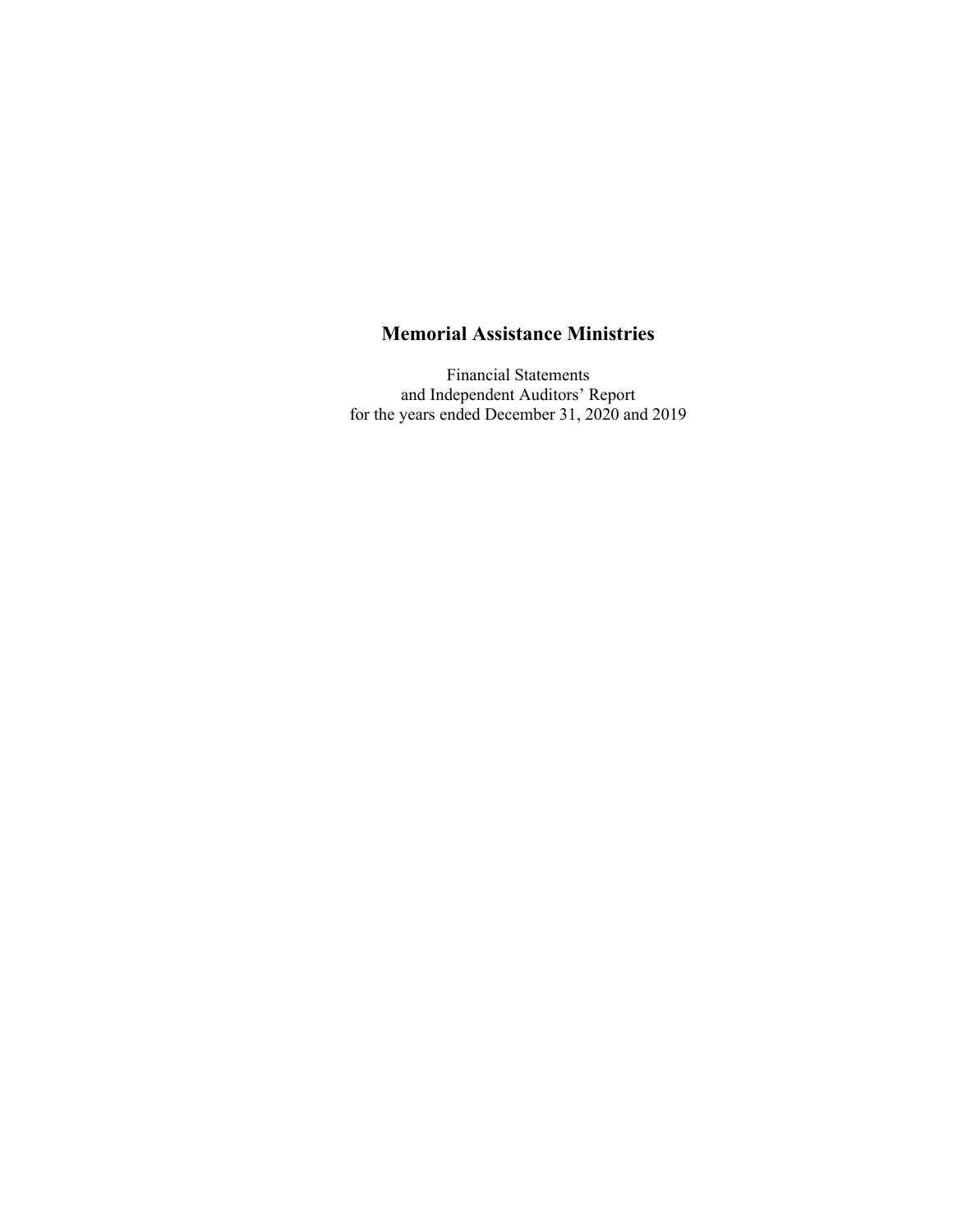|                                                                              | Page |
|------------------------------------------------------------------------------|------|
| <b>Independent Auditors' Report</b>                                          |      |
| <b>Financial Statements:</b>                                                 |      |
| Statements of Financial Position as of December 31, 2020 and 2019            | 2    |
| Statement of Activities for the year ended December 31, 2020                 | 3    |
| Statement of Activities for the year ended December 31, 2019                 | 4    |
| Statements of Cash Flows for the years ended December 31, 2020 and 2019      | 5    |
| Statement of Functional Expenses for the year ended December 31, 2020        | 6    |
| Statement of Functional Expenses for the year ended December 31, 2019        | 7    |
| Notes to Financial Statements for the years ended December 31, 2020 and 2019 | 8    |
|                                                                              |      |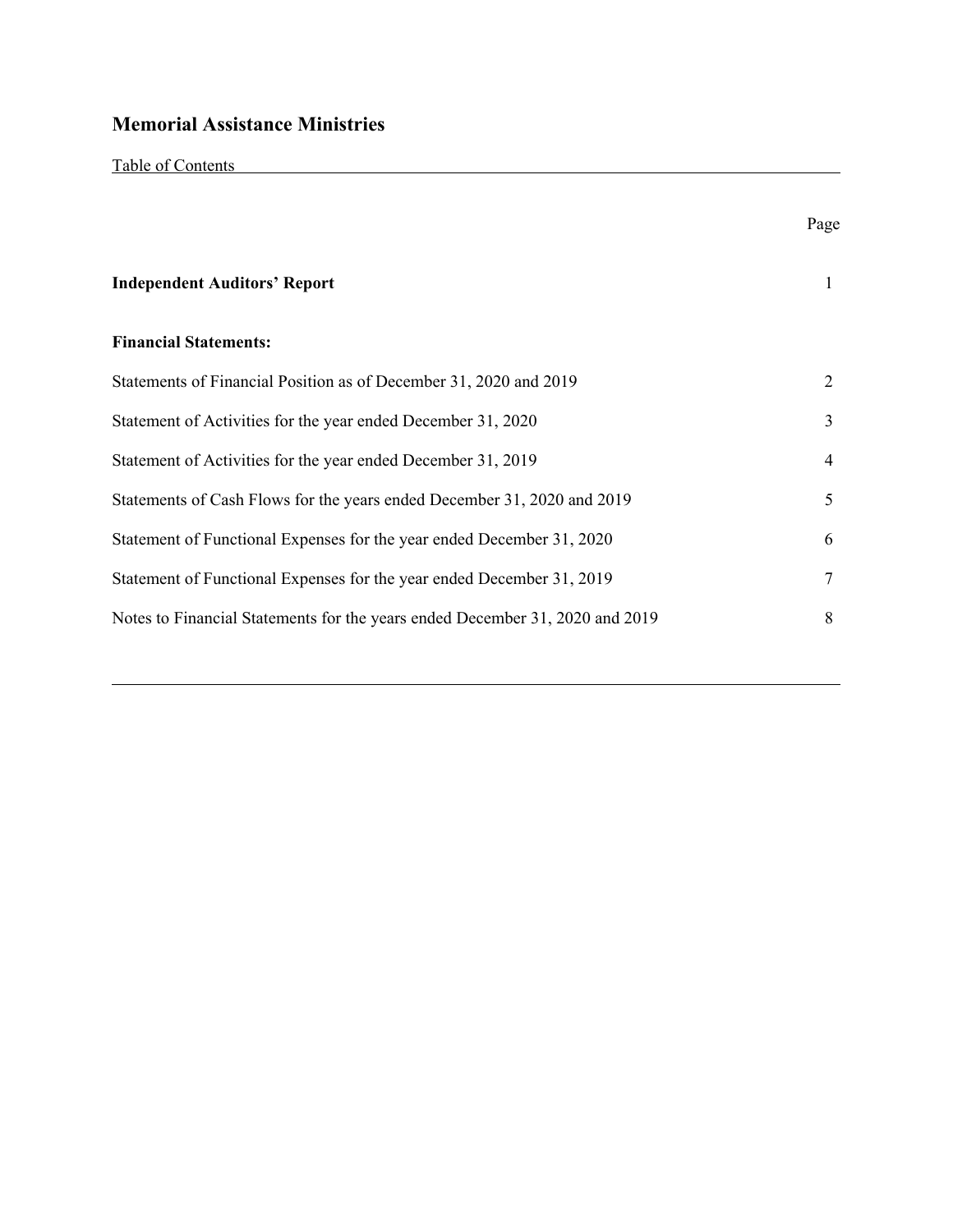

#### **Independent Auditors' Report**

To the Board of Directors of Memorial Assistance Ministries:

We have audited the accompanying financial statements of Memorial Assistance Ministries, which comprise the statements of financial position as of December 31, 2020 and 2019 and the related statements of activities, of cash flows, and of functional expenses for the years then ended, and the related notes to the financial statements.

**Management's Responsibility for the Financial Statements –** Management is responsible for the preparation and fair presentation of these financial statements in accordance with accounting principles generally accepted in the United States of America; this includes the design, implementation, and maintenance of internal control relevant to the preparation and fair presentation of financial statements that are free from material misstatement, whether due to fraud or error.

**Auditors' Responsibility –** Our responsibility is to express an opinion on these financial statements based on our audits. We conducted our audits in accordance with auditing standards generally accepted in the United States of America. Those standards require that we plan and perform our audits to obtain reasonable assurance about whether the financial statements are free from material misstatement.

An audit involves performing procedures to obtain audit evidence about the amounts and disclosures in the financial statements. The procedures selected depend on the auditors' judgment, including the assessment of the risks of material misstatement of the financial statements, whether due to fraud or error. In making those risk assessments, the auditor considers internal control relevant to the entity's preparation and fair presentation of the financial statements in order to design audit procedures that are appropriate in the circumstances, but not for the purpose of expressing an opinion on the effectiveness of the entity's internal control. Accordingly, we express no such opinion. An audit also includes evaluating the appropriateness of accounting policies used and the reasonableness of significant accounting estimates made by management, as well as evaluating the overall presentation of the financial statements.

We believe that the audit evidence we have obtained is sufficient and appropriate to provide a basis for our audit opinion.

**Opinion –** In our opinion, the financial statements referred to above present fairly, in all material respects, the financial position of Memorial Assistance Ministries as of December 31, 2020 and 2019 and the changes in its net assets and its cash flows for the years then ended in accordance with accounting principles generally accepted in the United States of America.

Blazek & Vetterling

May 10, 2021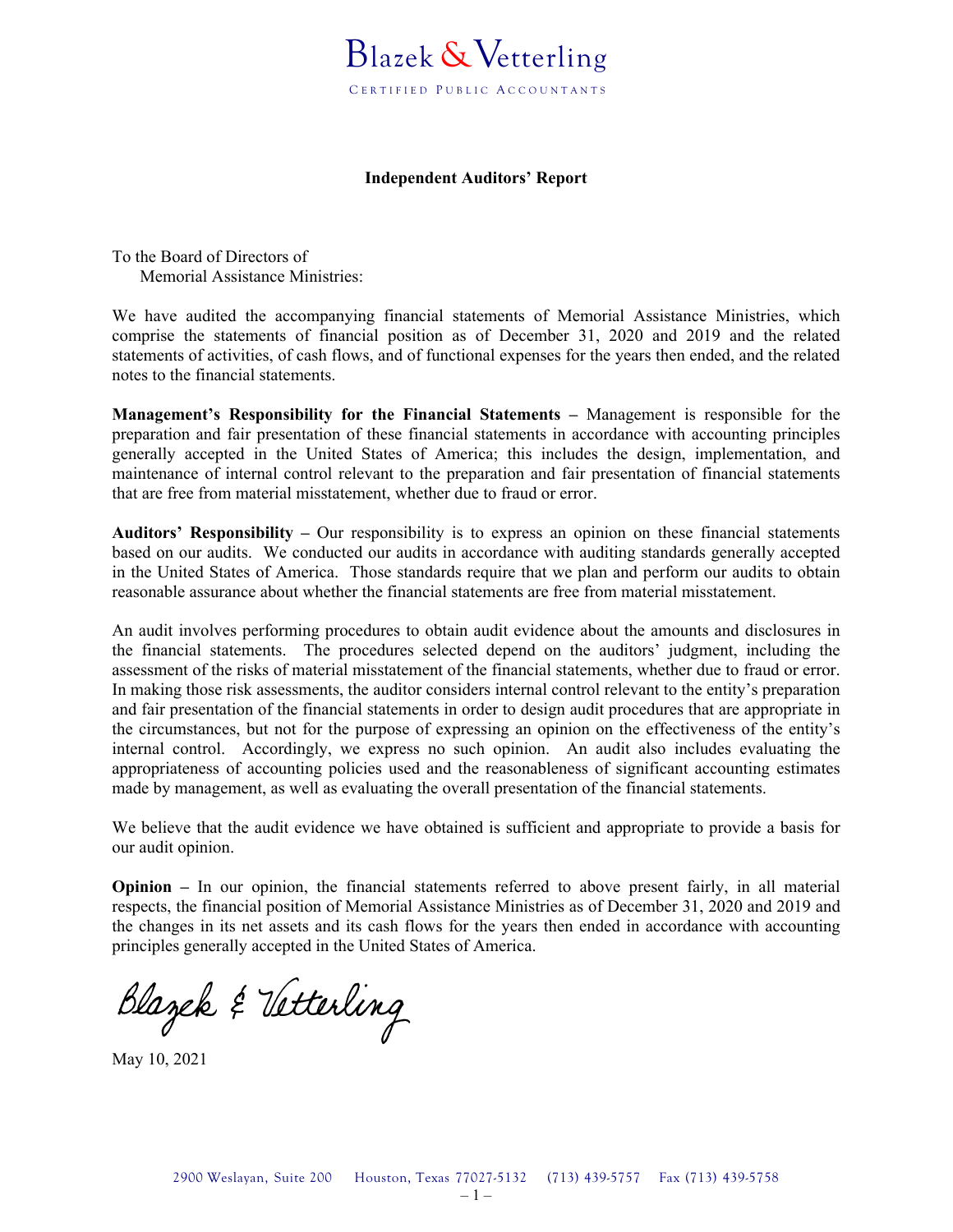## Statements of Financial Position as of December 31, 2020 and 2019

|                                                                                                                                                                                                          | 2020                                                                                 | 2019                                                                                  |
|----------------------------------------------------------------------------------------------------------------------------------------------------------------------------------------------------------|--------------------------------------------------------------------------------------|---------------------------------------------------------------------------------------|
| <b>ASSETS</b>                                                                                                                                                                                            |                                                                                      |                                                                                       |
| Cash<br>Prepaid expenses and other receivables<br>Resale store inventory<br>Contributions receivable, net (Note 4)<br>Investments – board-designated endowment (Notes 5 and 8)<br>Property, net (Note 6) | <sup>\$</sup><br>5,431,843<br>60,422<br>424,139<br>774,363<br>1,288,178<br>5,416,831 | 3,762,111<br><sup>S</sup><br>95,905<br>363,528<br>1,114,237<br>1,183,453<br>5,509,350 |
| <b>TOTAL ASSETS</b>                                                                                                                                                                                      | \$13,395,776                                                                         | \$12,028,584                                                                          |
| <b>LIABILITIES AND NET ASSETS</b><br>Liabilities:<br>Accounts payable and accrued liabilities<br>Refundable advance – Paycheck Protection Program (Note 3)<br>Refundable advance – government grants     | $\mathbb{S}$<br>24,809<br>701,600<br>72,054                                          | $\mathbb{S}$<br>176,019                                                               |
| <b>Total liabilities</b>                                                                                                                                                                                 | 798,463                                                                              | 176,019                                                                               |
| Commitments (Note 13)                                                                                                                                                                                    |                                                                                      |                                                                                       |
| Net assets:<br>Without donor restrictions (Notes 7 and 8)<br>With donor restrictions (Note 9)<br>Total net assets                                                                                        | 10,219,562<br>2,377,751<br>12,597,313                                                | 10,372,619<br>1,479,946<br>11,852,565                                                 |
| TOTAL LIABILITIES AND NET ASSETS                                                                                                                                                                         | \$13,395,776                                                                         | \$12,028,584                                                                          |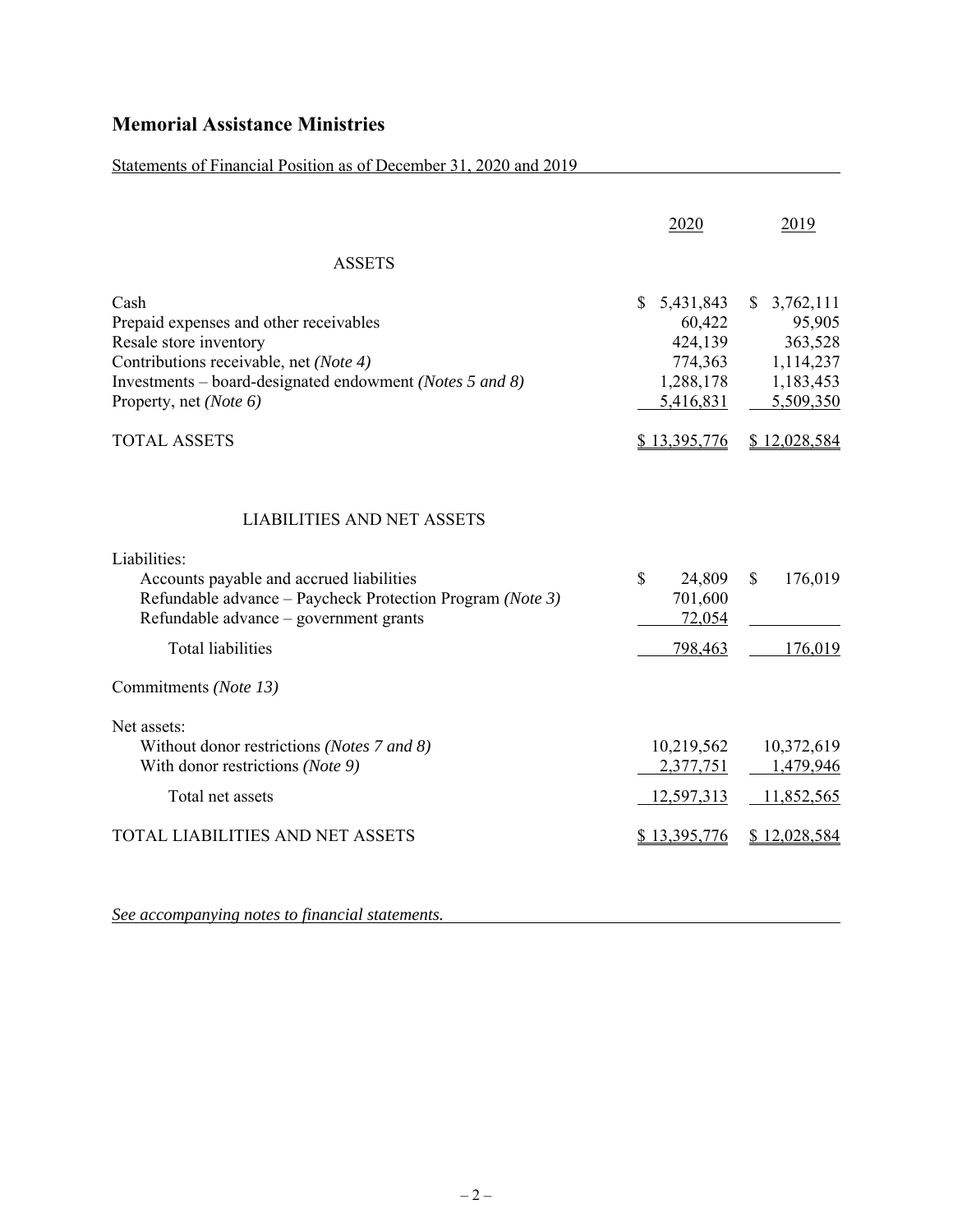### Statement of Activities for the year ended December 31, 2020

|                                        | WITHOUT DONOR<br><b>RESTRICTIONS</b> | WITH DONOR<br><b>RESTRICTIONS</b> | <b>TOTAL</b> |
|----------------------------------------|--------------------------------------|-----------------------------------|--------------|
| <b>REVENUE:</b>                        |                                      |                                   |              |
| Contributions:                         |                                      |                                   |              |
| Non-government grants                  | \$1,510,592                          | \$6,976,539                       | \$8,487,131  |
| Government grants                      |                                      | 43,373                            | 43,373       |
| In-kind contributions (Note 10)        | 2,008,317                            |                                   | 2,008,317    |
| Special event                          | 437,264                              |                                   | 437,264      |
| Direct donor benefits provided         | (1,000)                              |                                   | (1,000)      |
| Resale store sales                     | 1,103,084                            |                                   | 1,103,084    |
| Cost of donated goods sold             | (1,089,591)                          |                                   | (1,089,591)  |
| Program fees                           | 57,048                               |                                   | 57,048       |
| Net investment return                  | 105,380                              |                                   | 105,380      |
| Total revenue                          | 4,131,094                            | 7,019,912                         | 11,151,006   |
| Net assets released from restrictions: |                                      |                                   |              |
| Expiration of time restrictions        | 95,000                               | (95,000)                          |              |
| Program expenditures                   | 6,027,107                            | (6,027,107)                       |              |
| Total                                  | 10,253,201                           | 897,805                           | 11,151,006   |
| <b>EXPENSES:</b>                       |                                      |                                   |              |
| Program services:                      |                                      |                                   |              |
| Family assistance                      | 6,304,466                            |                                   | 6,304,466    |
| Family education                       | 2,042,089                            |                                   | 2,042,089    |
| Resale store                           | 1,094,371                            |                                   | 1,094,371    |
| Total program services                 | 9,440,926                            |                                   | 9,440,926    |
| Management and general                 | 412,079                              |                                   | 412,079      |
| Fundraising                            | 553,253                              |                                   | 553,253      |
| Total expenses                         | 10,406,258                           |                                   | 10,406,258   |
|                                        |                                      |                                   |              |
| <b>CHANGES IN NET ASSETS</b>           | (153, 057)                           | 897,805                           | 744,748      |
| Net assets, beginning of year          | 10,372,619                           | 1,479,946                         | 11,852,565   |
| Net assets, end of year                | \$10,219,562                         | \$2,377,751                       | \$12,597,313 |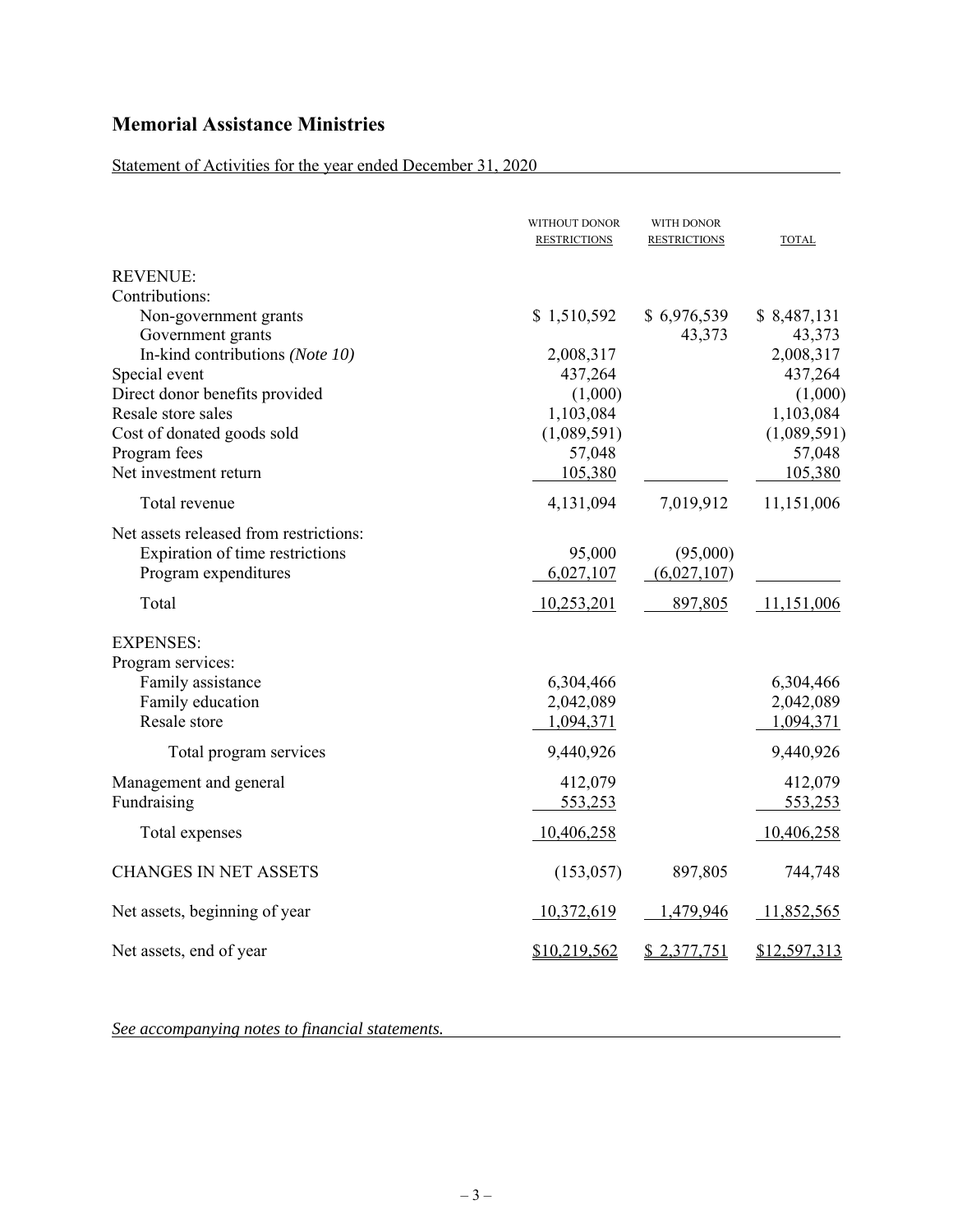### Statement of Activities for the year ended December 31, 2019

|                                        | WITHOUT DONOR<br><b>RESTRICTIONS</b> | WITH DONOR<br><b>RESTRICTIONS</b> | <b>TOTAL</b> |
|----------------------------------------|--------------------------------------|-----------------------------------|--------------|
| <b>REVENUE:</b>                        |                                      |                                   |              |
| Contributions:                         |                                      |                                   |              |
| Non-government grants                  | \$1,416,437                          | \$2,180,013                       | \$3,596,450  |
| Government grants                      |                                      | 36,960                            | 36,960       |
| In-kind contributions (Note 10)        | 1,712,232                            |                                   | 1,712,232    |
| Special event                          | 416,214                              | 217,450                           | 633,664      |
| Direct donor benefits provided         | (20, 101)                            |                                   | (20, 101)    |
| Resale store sales                     | 1,665,142                            |                                   | 1,665,142    |
| Cost of donated goods sold             | (1,645,642)                          |                                   | (1,645,642)  |
| Program fees                           | 93,016                               |                                   | 93,016       |
| Net investment return                  | 191,032                              |                                   | 191,032      |
| Total revenue                          | 3,828,330                            | 2,434,423                         | 6,262,753    |
| Net assets released from restrictions: |                                      |                                   |              |
| Program expenditures                   | 2,397,493                            | (2,397,493)                       |              |
| Total                                  | 6,225,823                            | 36,930                            | 6,262,753    |
| <b>EXPENSES:</b>                       |                                      |                                   |              |
| Program services:                      |                                      |                                   |              |
| Family assistance                      | 2,058,761                            |                                   | 2,058,761    |
| Family education                       | 2,062,754                            |                                   | 2,062,754    |
| Family assistance - flood relief       | 770,529                              |                                   | 770,529      |
| Resale store                           | 1,069,515                            |                                   | 1,069,515    |
| Total program services                 | 5,961,559                            |                                   | 5,961,559    |
| Management and general                 | 423,184                              |                                   | 423,184      |
| Fundraising                            | 509,906                              |                                   | 509,906      |
| Total expenses                         | 6,894,649                            |                                   | 6,894,649    |
| <b>CHANGES IN NET ASSETS</b>           | (668, 826)                           | 36,930                            | (631,896)    |
| Net assets, beginning of year          | 11,041,445                           | 1,443,016                         | 12,484,461   |
| Net assets, end of year                | \$10,372,619                         | \$1,479,946                       | \$11,852,565 |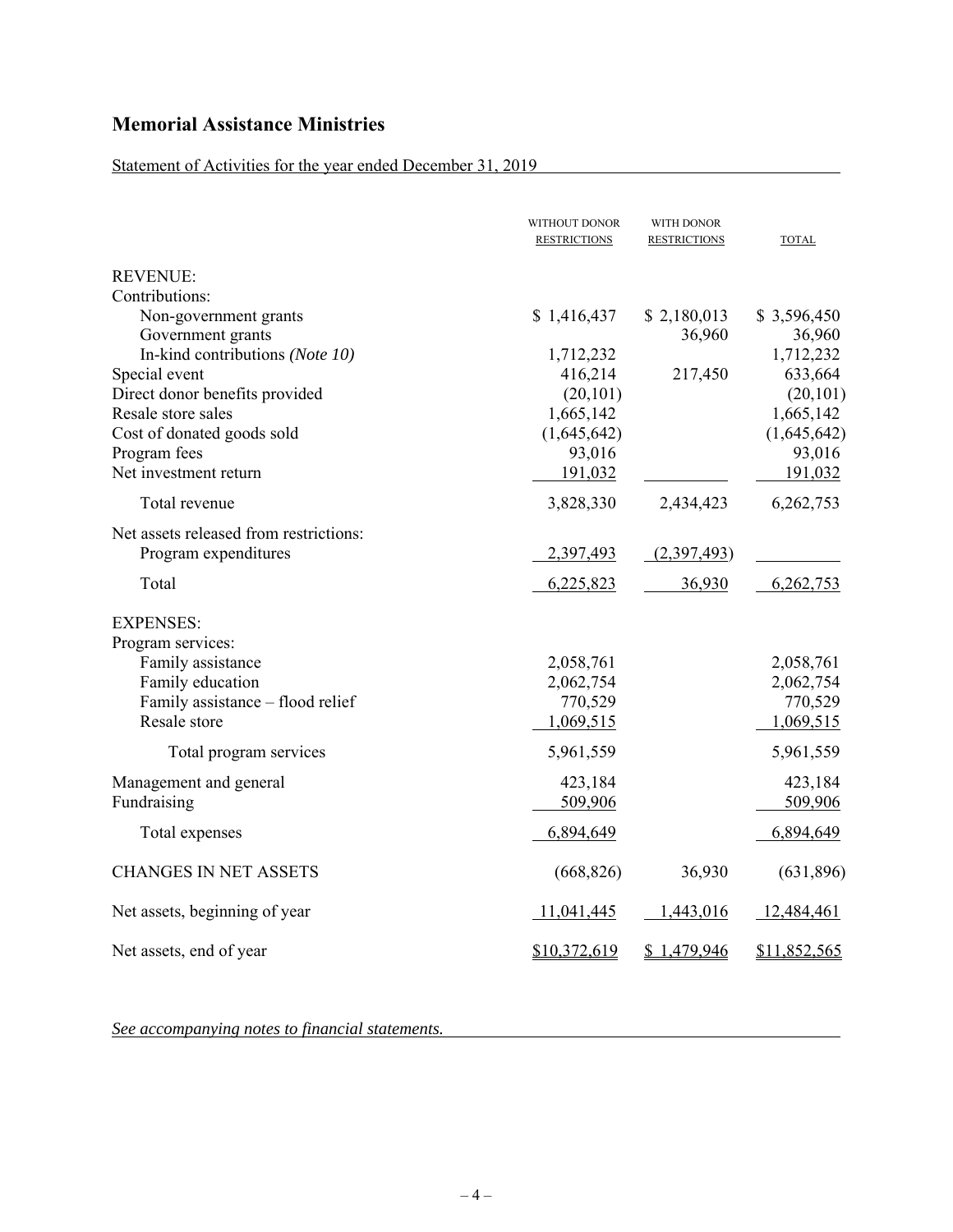### Statements of Cash Flows for the years ended December 31, 2020 and 2019

|                                                                  |               | 2020       |               | 2019             |
|------------------------------------------------------------------|---------------|------------|---------------|------------------|
| CASH FLOWS FROM OPERATING ACTIVITIES:                            |               |            |               |                  |
| Changes in net assets                                            | $\mathcal{S}$ | 744,748    | <sup>\$</sup> | (631,896)        |
| Adjustments to reconcile changes in net assets to net cash       |               |            |               |                  |
| provided (used) by operating activities:                         |               |            |               |                  |
| Depreciation                                                     |               | 246,963    |               | 226,505          |
| Contribution of donated land                                     |               | (797, 731) |               |                  |
| Net realized and unrealized gain on investments                  |               | (92, 948)  |               | (167, 529)       |
| Changes in operating assets and liabilities:                     |               |            |               |                  |
| Prepaid expenses and other receivables                           |               | 35,483     |               | 27,099           |
| Resale store inventory<br>Contributions receivable               |               | (60, 611)  |               | 18,020           |
|                                                                  |               | 339,874    |               | (552, 249)       |
| Accounts payable and accrued liabilities<br>Refundable advances  |               | (151,210)  |               | 28,858           |
|                                                                  |               | 773,654    |               |                  |
| Net cash provided (used) by operating activities                 |               | 1,038,222  |               | (1,051,192)      |
| CASH FLOWS FROM INVESTING ACTIVITIES:                            |               |            |               |                  |
| Purchases of investments                                         |               | (641,270)  |               | (270,511)        |
| Proceeds from sale of investments                                |               | 616,255    |               | 268,787          |
| Change in cash and money market mutual funds held as investments |               | 13,238     |               | (19,248)         |
| Proceeds from sale of donated land                               |               | 797,731    |               |                  |
| Purchases of property                                            |               | (154, 444) |               | (58, 353)        |
| Net cash provided (used) by investing activities                 |               | 631,510    |               | (79,325)         |
| <b>NET CHANGE IN CASH</b>                                        |               | 1,669,732  |               | (1, 130, 517)    |
| Cash, beginning of year                                          |               | 3,762,111  |               | 4,892,628        |
| Cash, end of year                                                |               | 5,431,843  | S.            | <u>3,762,111</u> |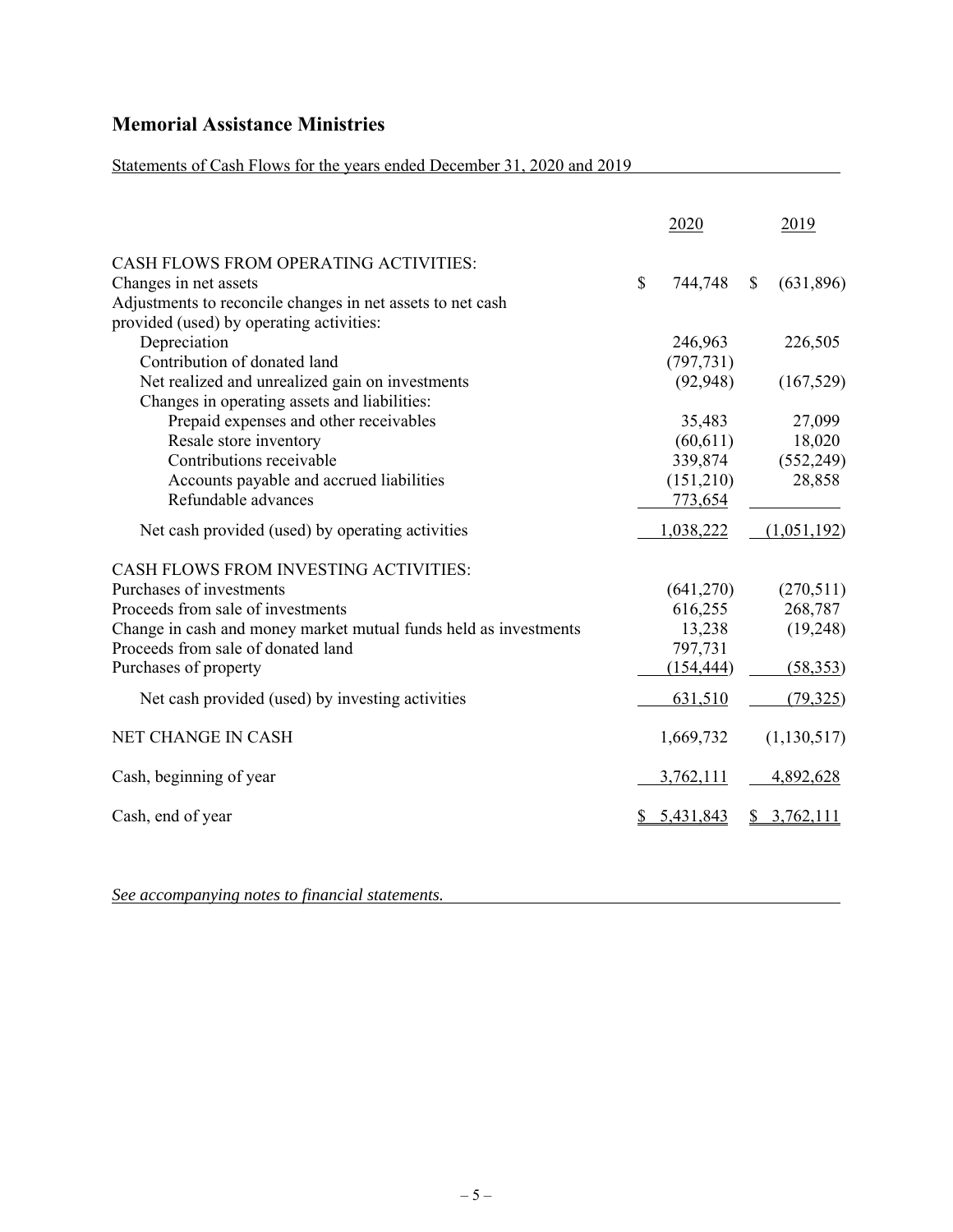### Statement of Functional Expenses for the year ended December 31, 2020

|                                                               |                   | PROGRAM SERVICES | <b>SUPPORTING SERVICES</b> |              |                   |                         |                    |
|---------------------------------------------------------------|-------------------|------------------|----------------------------|--------------|-------------------|-------------------------|--------------------|
|                                                               | <b>FAMILY</b>     | <b>FAMILY</b>    | <b>RESALE</b>              |              | <b>MANAGEMENT</b> |                         | <b>TOTAL</b>       |
| <b>EXPENSES</b>                                               | <b>ASSISTANCE</b> | <b>EDUCATION</b> | <b>STORE</b>               | <b>TOTAL</b> | AND GENERAL       | <b>FUNDRAISING</b>      | <b>EXPENSES</b>    |
| Salaries and related costs                                    | \$<br>905,184     | \$1,612,533      | 766,138<br><sup>S</sup>    | \$3,283,855  | 311,716<br>S      | 475,090<br><sup>S</sup> | \$4,070,661        |
| Flexible assistance                                           | 3,449,450         |                  |                            | 3,449,450    |                   |                         | 3,449,450          |
| Direct assistance                                             | 1,749,933         | 83,291           |                            | 1,833,224    |                   |                         | 1,833,224          |
| Professional services                                         | 92,240            | 117,546          | 35,914                     | 245,700      | 48,397            | 7,331                   | 301,428            |
| Depreciation                                                  | 47,337            | 49,082           | 134,037                    | 230,456      | 8,875             | 7,632                   | 246,963            |
| Equipment rental                                              | 7,567             | 123,513          | 3,386                      | 134,466      |                   | 69                      | 134,535            |
| <b>Utilities</b>                                              | 10,324            | 9,762            | 37,634                     | 57,720       | 1,816             | 1,544                   | 61,080             |
| Supplies                                                      | 17,376            | 4,837            | 17,031                     | 39,244       | 10,107            | 8,062                   | 57,413             |
| Insurance                                                     | 6,621             | 10,067           | 30,860                     | 47,548       | 5,130             | 1,231                   | 53,909             |
| Repairs and maintenance                                       | 6,859             | 8,322            | 25,954                     | 41,135       | 1,207             | 1,026                   | 43,368             |
| Bank charges                                                  | 1,101             | 2,022            | 18,356                     | 21,479       | 3,018             | 17,541                  | 42,038             |
| Marketing                                                     | 50                |                  | 8,536                      | 8,586        | 1,919             | 26,278                  | 36,783             |
| Printing and postage                                          | 3,158             | 3,179            | 1,626                      | 7,963        | 781               | 5,380                   | 14,124             |
| Communications                                                | 3,849             | 8,243            | 543                        | 12,635       | 597               | 590                     | 13,822             |
| Professional development                                      | 614               | 4,181            | 49                         | 4,844        | 850               |                         | 5,694              |
| Other                                                         | 2,803             | 5,511            | 14,307                     | 22,621       | 17,666            | ,479                    | 41,766             |
| Total expenses                                                | \$6,304,466       | \$2,042,089      | \$1,094,371                | \$9,440,926  | 412,079           | 553,253<br>S.           | 10,406,258         |
| Cost of donated goods sold<br>Direct donor benefits $-$ other |                   |                  |                            |              |                   |                         | 1,089,591<br>1,000 |
| Total                                                         |                   |                  |                            |              |                   |                         | \$11,496,849       |

*See accompanying notes to financial statements.* 

<u> 1980 - Johann Stoff, deutscher Stoff, der Stoff, deutscher Stoff, der Stoff, der Stoff, der Stoff, der Stoff</u>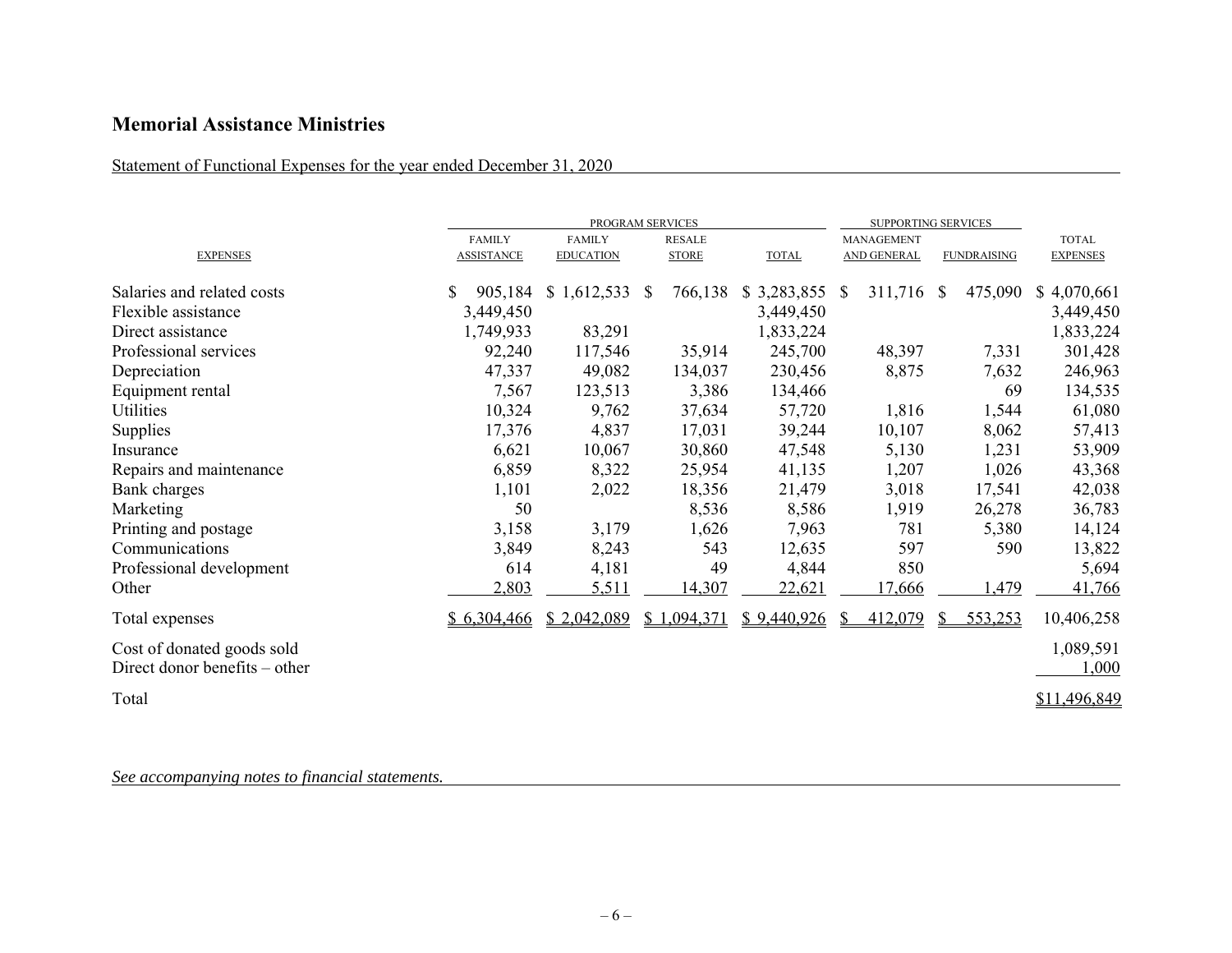Statement of Functional Expenses for the year ended December 31, 2019

|                                                     | PROGRAM SERVICES |                   |  |                  |  | SUPPORTING SERVICES |              |    |                   |              |                    |                 |
|-----------------------------------------------------|------------------|-------------------|--|------------------|--|---------------------|--------------|----|-------------------|--------------|--------------------|-----------------|
|                                                     |                  | <b>FAMILY</b>     |  | <b>FAMILY</b>    |  | <b>RESALE</b>       |              |    | <b>MANAGEMENT</b> |              |                    | <b>TOTAL</b>    |
| <b>EXPENSES</b>                                     |                  | <b>ASSISTANCE</b> |  | <b>EDUCATION</b> |  | <b>STORE</b>        | <b>TOTAL</b> |    | AND GENERAL       |              | <b>FUNDRAISING</b> | <b>EXPENSES</b> |
| Salaries and related costs                          | \$.              | 785,971           |  | $$1,597,072$ \;  |  | 717,416             | \$3,100,459  | -S | 288,953           | <sup>S</sup> | 446,340            | \$3,835,752     |
| Direct assistance                                   |                  | 801,298           |  | 33,286           |  |                     | 834,584      |    |                   |              |                    | 834,584         |
| Professional services                               |                  | 46,844            |  | 146,478          |  | 37,095              | 230,417      |    | 102,438           |              | 10,670             | 343,525         |
| Depreciation                                        |                  | 39,662            |  | 42,300           |  | 130,153             | 212,115      |    | 8,100             |              | 6,290              | 226,505         |
| Utilities                                           |                  | 12,506            |  | 11,825           |  | 45,209              | 69,540       |    | 2,200             |              | 1,870              | 73,610          |
| Supplies                                            |                  | 11,437            |  | 24,577           |  | 20,175              | 56,189       |    | 7,371             |              | 7,122              | 70,682          |
| Insurance                                           |                  | 8,790             |  | 11,932           |  | 37,978              | 58,700       |    | 5,194             |              | 1,649              | 65,543          |
| Repairs and maintenance                             |                  | 7,055             |  | 7,348            |  | 26,793              | 41,196       |    | 1,252             |              | 1,053              | 43,501          |
| Bank charges                                        |                  |                   |  | 956              |  | 26,660              | 27,616       |    | 9                 |              | 10,739             | 38,364          |
| Marketing                                           |                  | 641               |  | 1,783            |  | 9,485               | 11,909       |    | 3,020             |              | 10,328             | 25,257          |
| Printing and postage                                |                  | 2,928             |  | 3,729            |  | 1,711               | 8,368        |    | 618               |              | 8,484              | 17,470          |
| Communications                                      |                  | 3,996             |  | 11,808           |  | 697                 | 16,501       |    | 794               |              | 734                | 18,029          |
| Professional development                            |                  | 1,424             |  | 16,703           |  | 2,513               | 20,640       |    | 2,164             |              | 4,276              | 27,080          |
| Direct assistance – flood relief                    |                  | 770,529           |  |                  |  |                     | 770,529      |    |                   |              |                    | 770,529         |
| Grant for Hurricane Harvey assistance               |                  | 323,568           |  |                  |  |                     | 323,568      |    |                   |              |                    | 323,568         |
| Equipment rental                                    |                  | 10,333            |  | 142,152          |  | 4,083               | 156,568      |    | 75                |              | 9                  | 156,652         |
| Other                                               |                  | 2,308             |  | 10,805           |  | 9,547               | 22,660       |    | 996               |              | 342                | 23,998          |
| Total expenses                                      |                  | \$2,829,290       |  | \$2,062,754      |  | \$1,069,515         | \$5,961,559  | S. | 423,184           |              | 509,906            | 6,894,649       |
| Cost of donated goods sold                          |                  |                   |  |                  |  |                     |              |    |                   |              |                    | 1,645,642       |
| Direct donor benefits – meal costs and venue rental |                  |                   |  |                  |  |                     |              |    |                   |              |                    | 20,101          |
| Total                                               |                  |                   |  |                  |  |                     |              |    |                   |              |                    | \$8,560,392     |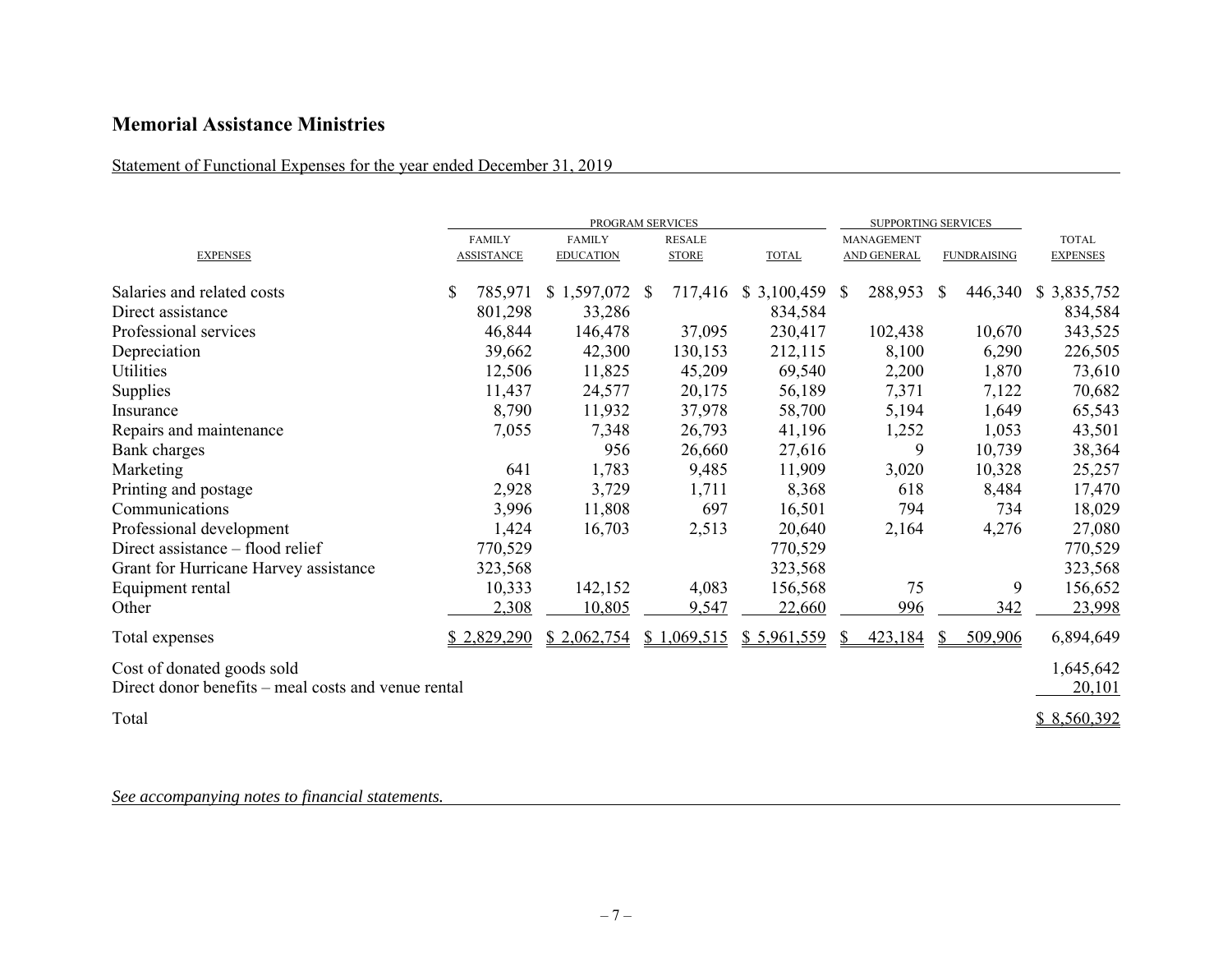Notes to Financial Statements for the years ended December 31, 2020 and 2019

#### **NOTE 1 – ORGANIZATION**

Organization – Memorial Assistance Ministries (MAM) is a nonprofit corporation ensuring families in northwest and west Houston have the means to meet their basic needs. Since 1983, MAM has provided a platform for neighbors to help neighbors, and continues to be supported by faith communities and a wide range of funders in the Houston area. In 2020, MAM impacted the lives of over 32,400 people.

MAM helps families avoid homelessness and become more self-sufficient by offering a wide variety of programs and services focused on creating financially stable families, a stronger workforce, and healthy, supportive communities.

*Family Assistance* helps families gain or maintain financial stability as they work toward becoming more self-sufficient. Services include: Financial Assistance for rent, utilities, transportation, medical, vision and dental care; Navigation Services and Case Management; Public Benefits Enrollment Assistance for Harris Health System Financial Assistance program, Medicaid, CHIP, Children's Medicaid and SNAP (Supplemental Nutrition Assistance Program); Back to School and Christmas Share. During 2020, MAM received additional funding to provide direct assistance to individuals impacted by the Watson Explosion and COVID-19.

During 2020, MAM provided additional Flexible Assistance payments to eligible families impacted by the pandemic. Flexible assistance provides direct, flexible financial support to individuals and households impacted by the pandemic, allowing them to address their most pressing needs. The Lost Loved One Bereavement Fund provides flexible financial assistance to eligible families who suffered the loss of a direct family member to COVID-19.

*Family Education* offers classes and support for community members to build essential skills to achieve personal, financial and career goals. Programs include: Employment Services, English as a Second Language (ESL), Citizenship Preparation, Financial Education and Coaching, Immigration and Legal Services, and Mental Health Counseling.

*Resale Store* sells donated goods to provide a low-cost source of clothing, furniture, books, toys, and household goods to families served by MAM and to others in the community. The store is staffed with regular volunteers and serves as a site for court-ordered community service and local volunteer organizations. Students from MAM's ESL and employment programs also volunteer to improve their skills.

Federal income tax status – MAM is exempt from federal income tax under  $\S501(c)(3)$  of the Internal Revenue Code and is classified as a public charity under  $\S509(a)(2)$ .

#### **NOTE 2 – SUMMARY OF SIGNIFICANT ACCOUNTING POLICIES**

Cash – At times, bank deposits exceed the federally insured limit per depositor per institution.

Resale store inventory is carried at the lower of cost or net realizable value. Cost is the average cost of purchased inventory and the estimated fair value at the date of gift for donated inventory.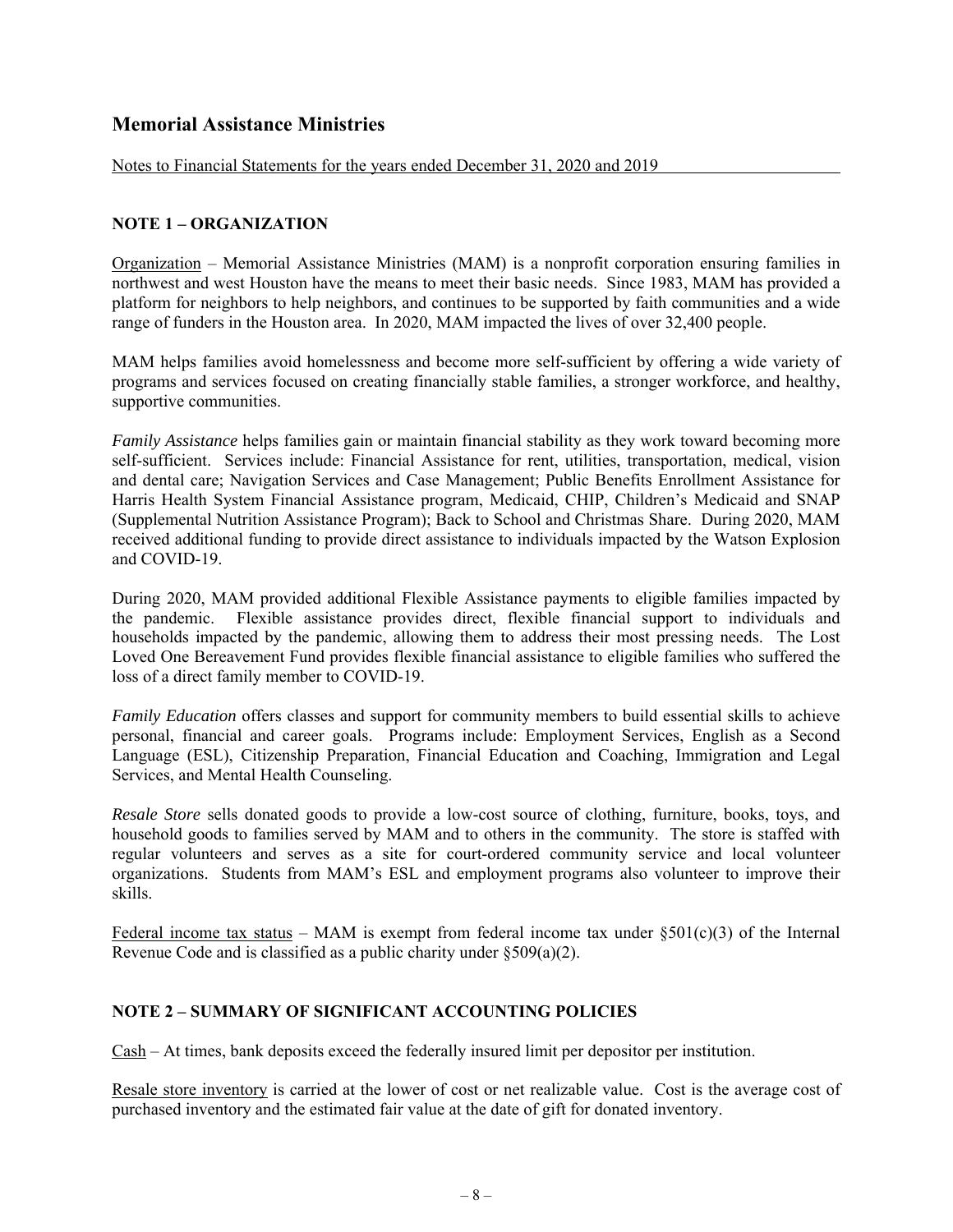Contributions receivable that are expected to be collected within one year are reported at net realizable value. Contributions receivable that are expected to be collected after one year are discounted, if material, to estimate the present value of future cash flows. An allowance is provided for uncollectible receivables when management believes that the balances may not be collected in full.

Investments are reported at fair value. Net investment return consists of interest and dividends, realized and unrealized gains and losses, net of external and direct internal investment expenses.

Property is reported at cost if purchased or at fair value at the date of gift if donated. Generally, acquisitions of property and equipment in excess of \$500 are capitalized. Depreciation is provided using the straight-line method over estimated useful lives of 5 to 40 years.

Net asset classification – Net assets, revenue, gains and losses are classified based on the existence or absence of donor-imposed restrictions, as follows:

- *Net assets without donor restrictions* are not subject to donor-imposed restrictions even though their use may be limited in other respects such as by contract or board designation.
- *Net assets with donor restrictions* are subject to donor-imposed restrictions. Restrictions may be temporary in nature, such as those that will be met by the passage of time or use for a purpose specified by the donor, or may be perpetual in nature, where the donor stipulates that resources be maintained in perpetuity. Net assets are released from restrictions when the stipulated time has elapsed, or purpose has been fulfilled, or both.

Contributions are recognized as revenue at fair value when an unconditional commitment is received from the donor. Contributions received with donor stipulations that limit their use are classified as with donor restrictions. Conditional contributions are subject to one or more barriers that must be overcome before MAM is entitled to receive or retain funding. Conditional contributions are recognized as revenue at fair value when the conditions have been met. Funding received before conditions are met is reported as refundable advances. At December 31, 2020, MAM has approximately \$615,000 of conditional contributions from various government agencies, which have not been recognized in the accompanying financial statements because the conditions have not been met. MAM will recognize these grants as qualifying grant expenditures are incurred and/or performance requirements are met.

Donated materials and services – Donated materials are recognized at fair value as contributions when an unconditional commitment is received from the donor. The related expense is recognized as the item is used or sold. Contributions of services are recognized when services received (a) create or enhance nonfinancial assets or (b) require specialized skills, are provided by individuals possessing those skills, and would typically need to be purchased if not provided by donation.

Program fees and retail store sales revenue are recognized when goods or services are provided to a customer, in an amount that reflects the consideration that MAM expects to be entitled to in exchange for those goods or services. Payment is due at point of sale or program registration. The nature of these services does not give rise to contract costs or any variable considerations, warranties or other obligations. Sales and fees are from customers residing in or near Harris County, Texas. There are no receivables or deferred revenues associated with this revenue.

Cost of donated goods sold is based on the estimated fair value of the donated goods that are sold in the resale store.

Functional allocation of expenses – Expenses are reported by their functional classification. Program services are the direct conduct or supervision of activities that fulfill the purposes for which the organization exists. Fundraising activities include the solicitation of contributions of money, securities,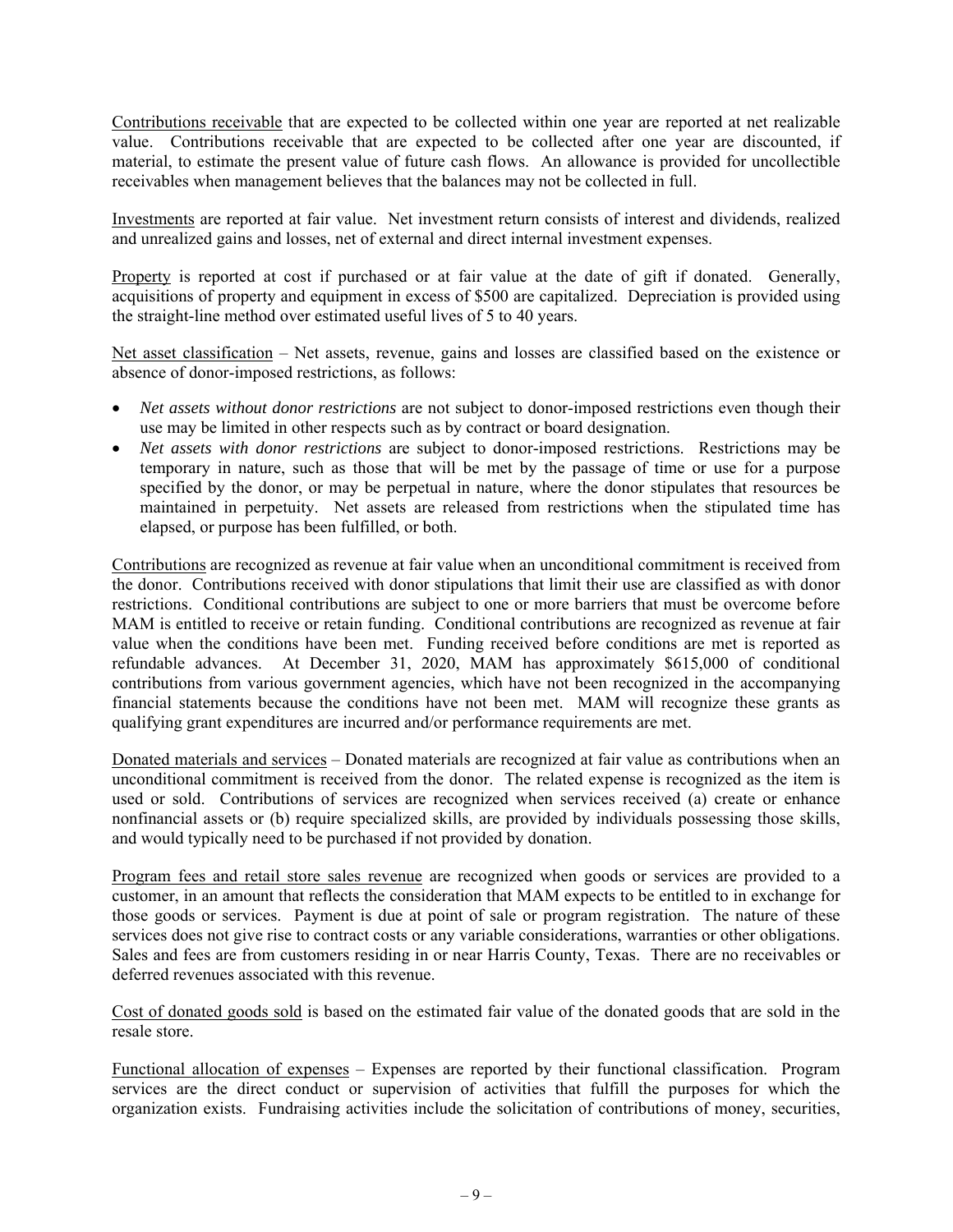materials, facilities, other assets, and time. Management and general activities are not directly identifiable with specific program or fundraising activities. Expenses that are attributable to more than one activity are allocated among the activities benefitted. Salaries and related costs are allocated on the basis of estimated time and effort expended. Depreciation, security, utilities and other occupancy costs are allocated based on square footage.

Special event revenue includes elements of both contributions and exchange transactions and are recognized when an event occurs. Direct donor benefits provided represents the cost of goods or services provided to attendees of the event.

Estimates – Management must make estimates and assumptions to prepare financial statements in accordance with generally accepted accounting principles. These estimates and assumptions affect the reported amounts of assets and liabilities, the disclosure of contingent assets and liabilities, the amounts reported as revenue and expenses, and the allocation of expenses among various functions. Actual results could vary from the estimates that were used.

Recent financial accounting pronouncement – In February 2016, the Financial Accounting Standards Board issued Accounting Standards Update (ASU) 2016-02, *Leases (Topic 842)*. Under this ASU, a lessee should recognize in the statement of financial position a lease liability and a lease asset representing its right to use the underlying asset for the term of the lease for both finance and operating leases. An entity may make an accounting policy election not to recognize lease assets and lease liabilities for leases with a term of 12 months or less. Recognition, measurement and presentation of expenses and cash flows arising from a lease by a lessee have not changed significantly. Qualitative and quantitative disclosures are required by lessees and lessors to enable users of financial statements to assess the amount, timing and uncertainty of cash flows arising from leases. MAM is required to adopt this ASU for fiscal year 2022. Management has not yet determined the impact adoption of this ASU will have on the financial statements.

### **NOTE 3 – LIQUIDITY AND AVAILABILITY OF RESOURCES**

Financial assets available to meet cash needs for general expenditures within one year of December 31 are comprised of the following:

|                                                              | 2020            | 2019             |
|--------------------------------------------------------------|-----------------|------------------|
| Financial assets:                                            |                 |                  |
| Cash                                                         | 5,431,843<br>S. | 3,762,111<br>\$  |
| Other receivables                                            | 7,888           | 7,433            |
| Contributions receivable, net                                | 774,363         | 1,132,717        |
| Investments                                                  | 1,288,178       | 1,183,453        |
| Total financial assets                                       | 7,502,272       | 6,085,714        |
| Less financial assets not available for general expenditure: |                 |                  |
| Contributions receivable due in more than one year           | (70,966)        | (84,338)         |
| Board-designated endowment                                   | (1,288,178)     | (1,183,453)      |
| Total financial assets available for general expenditure     | 6,143,128       | <u>4,817,923</u> |

For purposes of analyzing resources available to meet general expenditures over a 12-month period, MAM considers all expenditures related to its ongoing activities to be general expenditures. MAM has a policy to structure its financial assets to be available as its general expenditures, liabilities, and other obligations become due. MAM has a board-designated endowment that it does not intend to make available for general expenditures within one year; however, the funds remain available to be spent at the discretion of the Board of Directors.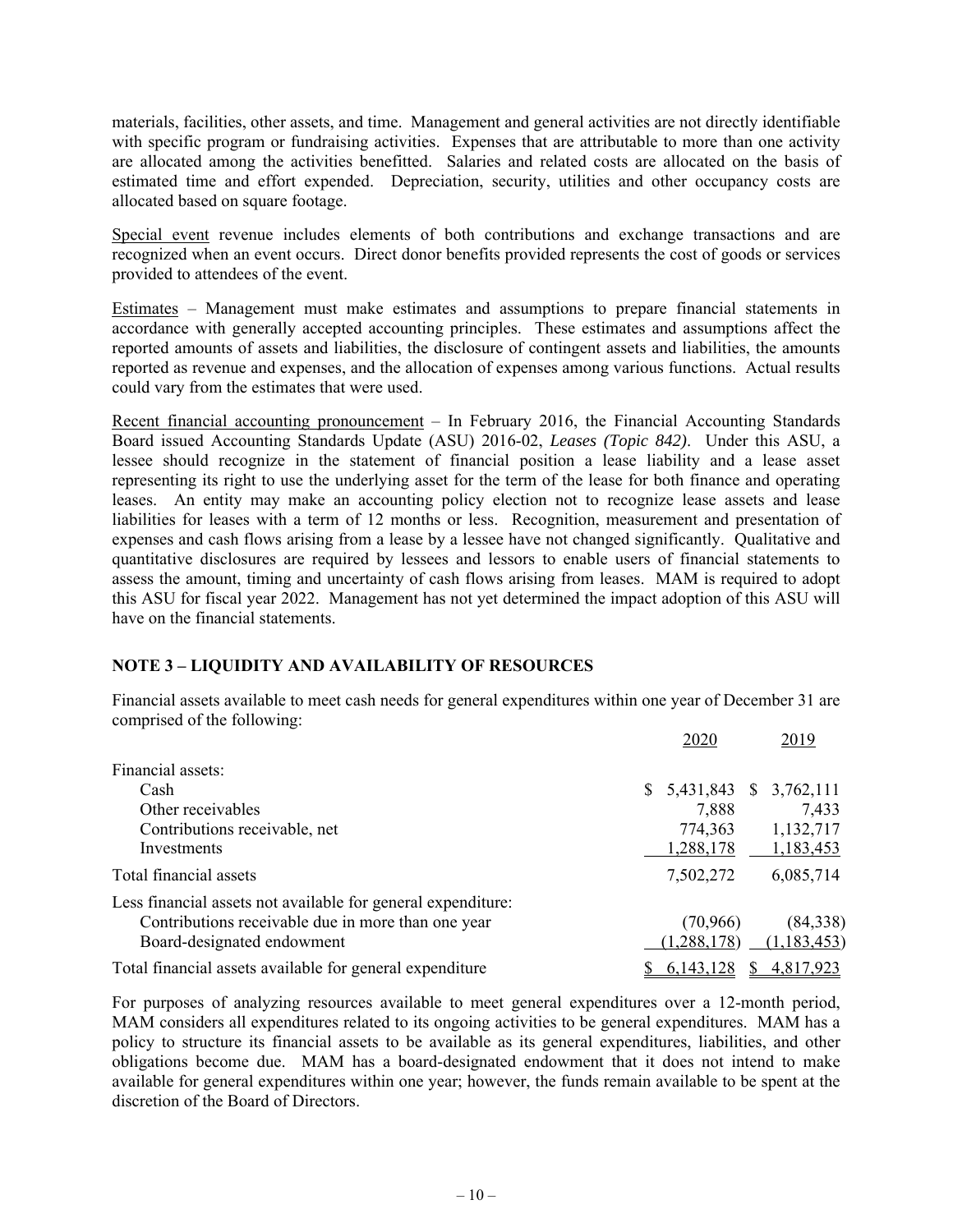The coronavirus COVID-19 outbreak in the United States caused business disruptions through mandated and voluntary closings. The MAM offices, resale shop and donation center closed to the public from March 17, 2020 to May 11, 2020 and MAM's program facilities remained partially closed for the remainder of the year. MAM continued to offer client services remotely via phone, e-mail and virtual classes. The full extent of the impact on MAM's future operational and financial performance will depend on developments such as the duration and spread of the COVID-19 outbreak, impact on donors, employees and vendors, all of which are uncertain and cannot be predicted. MAM continues to plan for the situation to negatively impact its operating results and financial position, however, the financial impact cannot be reasonably estimated at this time.

In April 2020, MAM received \$701,600 under the Small Business Administration's Paycheck Protection Program (PPP). The loan was forgiven in March 2021 as MAM met the eligibility requirements and used the loan to fund qualified payroll and other eligible costs. The loan is considered a conditional contribution and will be recognized as contribution revenue in fiscal year 2021.

#### **NOTE 4 – CONTRIBUTIONS RECEIVABLE**

Contributions receivable consist of the following:

|                                                                     |               | 2020                            | 2019    |
|---------------------------------------------------------------------|---------------|---------------------------------|---------|
| Contributions receivable<br>Allowance for uncollectible receivables | $\mathcal{S}$ | 779,363 \$ 1,119,237<br>(5,000) | (5,000) |
| Contributions receivable, net                                       |               | 774,363 \$ 1,114,237            |         |

Contributions receivable at December 31, 2020 are expected to be collected as follows:

| Receivable in less than one year<br>Receivable in one to five years | 708,397<br>70,966 |
|---------------------------------------------------------------------|-------------------|
| Total contributions receivable                                      | 779.363           |

At December 31, 2020, 68% of contributions receivable are due from three donors and at December 31, 2019, 58% of contributions receivable are due from two donors.

#### **NOTE 5 – INVESTMENTS AND FAIR VALUE MEASUREMENTS**

Generally accepted accounting principles require that certain assets and liabilities be reported at fair value and establish a hierarchy that prioritizes inputs used to measure fair value. Fair value is the price that would be received to sell an asset or paid to transfer a liability in an orderly transaction between market participants at the measurement date. The three levels of the fair value hierarchy are as follows:

- Level 1 Inputs are unadjusted quoted prices in active markets for identical assets or liabilities that the reporting entity has the ability to access at the reporting date.
- Level 2 Inputs are other than quoted prices included in Level 1, which are either directly observable or can be derived from or corroborated by observable market data at the reporting date.
- *Level 3* Inputs are not observable and are based on the reporting entity's assumptions about the inputs market participants would use in pricing the asset or liability.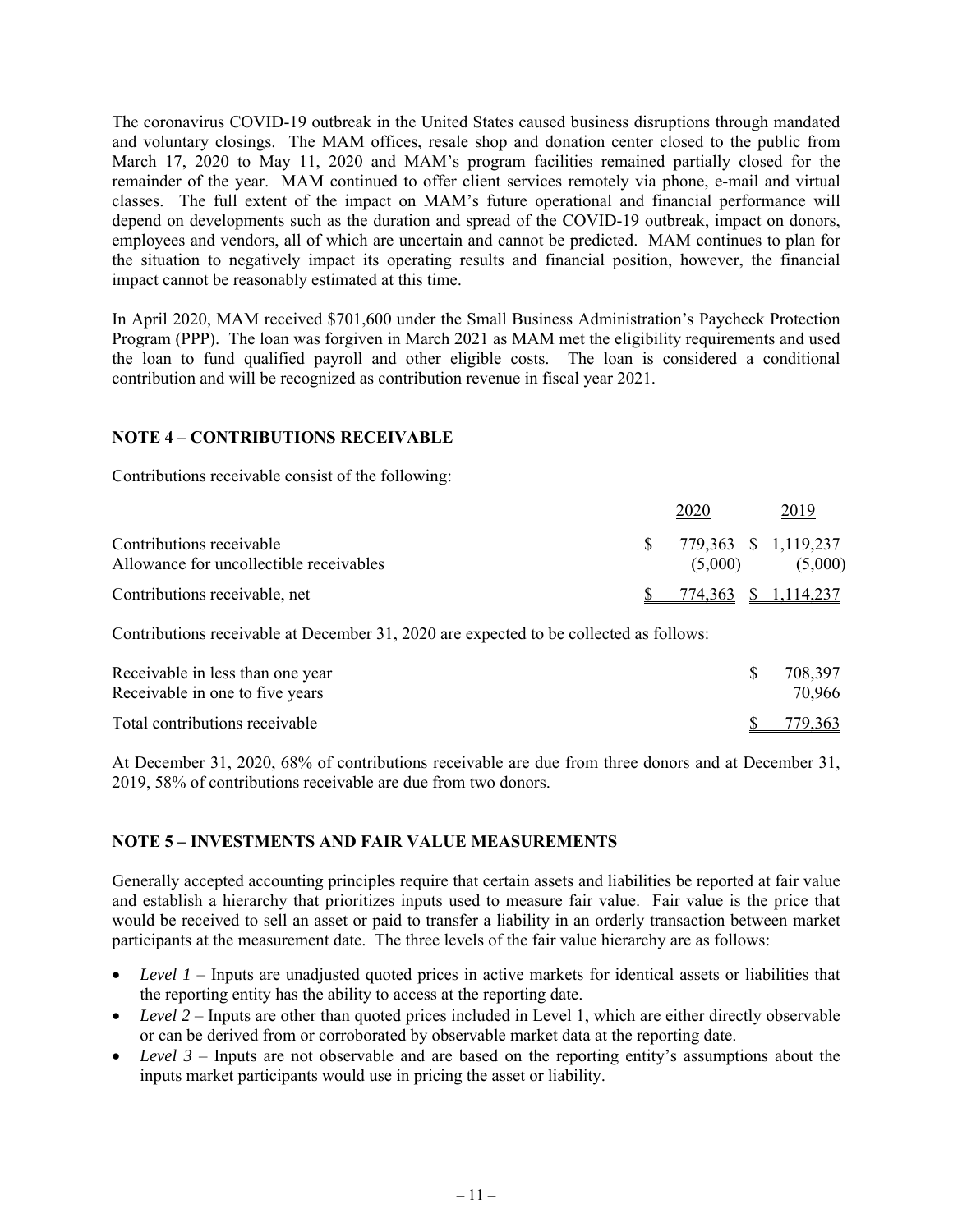Assets measured at fair value at December 31, 2020 are as follows:

|                                            | LEVEL 1       | LEVEL 2 | LEVEL 3 | <b>TOTAL</b>  |
|--------------------------------------------|---------------|---------|---------|---------------|
| Mutual funds:                              |               |         |         |               |
| Corporate bond                             | \$<br>293,650 |         |         | \$<br>293,650 |
| Strategic income                           | 292,170       |         |         | 292,170       |
| International growth                       | 156,837       |         |         | 156,837       |
| Large-cap value                            | 154,438       |         |         | 154,438       |
| Global infrastructure and real estate      | 138,313       |         |         | 138,313       |
| Equity growth                              | 129,213       |         |         | 129,213       |
| Emerging markets equity                    | 52,220        |         |         | 52,220        |
| Money market                               | 19,954        |         |         | 19,954        |
| International equity exchange-traded funds | 51,383        |         |         | 51,383        |
| Total assets measured at fair value        | ,288,178      |         |         | 1,288,178     |

Assets measured at fair value at December 31, 2019 are as follows:

|                                            | LEVEL 1       |     | LEVEL 2 | LEVEL 3 | <b>TOTAL</b>  |
|--------------------------------------------|---------------|-----|---------|---------|---------------|
| Mutual funds:                              |               |     |         |         |               |
| Strategic income                           | \$<br>232,383 |     |         |         | \$<br>232,383 |
| International growth                       | 145,644       |     |         |         | 145,644       |
| Large-cap value                            | 111,208       |     |         |         | 111,208       |
| Global real estate                         | 44,734        |     |         |         | 44,734        |
| Equity growth                              | 60,577        |     |         |         | 60,577        |
| Emerging markets equity                    | 36,543        |     |         |         | 36,543        |
| Money market                               | 33,192        |     |         |         | 33,192        |
| Risk parity                                | 110,893       |     |         |         | 110,893       |
| MLP and energy                             | 59,783        |     |         |         | 59,783        |
| International equity exchange-traded funds | 47,784        |     |         |         | 47,784        |
| Corporate bonds                            |               | \$. | 231,631 |         | 231,631       |
| Short maturity exchange-traded funds       | 69,081        |     |         |         | 69,081        |
| Total assets measured at fair value        | 951,822       |     | 231,631 | 0       | 1,183,453     |

Valuation methods used for assets measured at fair value are as follows:

- *Mutual funds* are valued at the reported net asset value of shares held.
- *Exchange-traded funds* are valued at the closing price reported on the active market on which the individual securities or funds are traded.
- *Corporate bonds* are valued using prices obtained from independent quotation bureaus that use computerized valuation formulas which may include market-corroborated inputs for credit risk factors, interest rate and yield curves and broker quotes to calculate fair values.

These valuation methods may produce a fair value that may not be indicative of net realizable value or reflective of future fair values. Furthermore, while MAM believes its valuation methods are appropriate, the use of different methods or assumptions could result in a different fair value measurement at the reporting date.

Investments are exposed to various risks such as interest rate, market, and credit risks. Because of these risks, it is at least reasonably possible that changes in the values of investment securities will occur in the near term and that such changes could materially affect the amounts reported in the statement of financial position and statement of activities.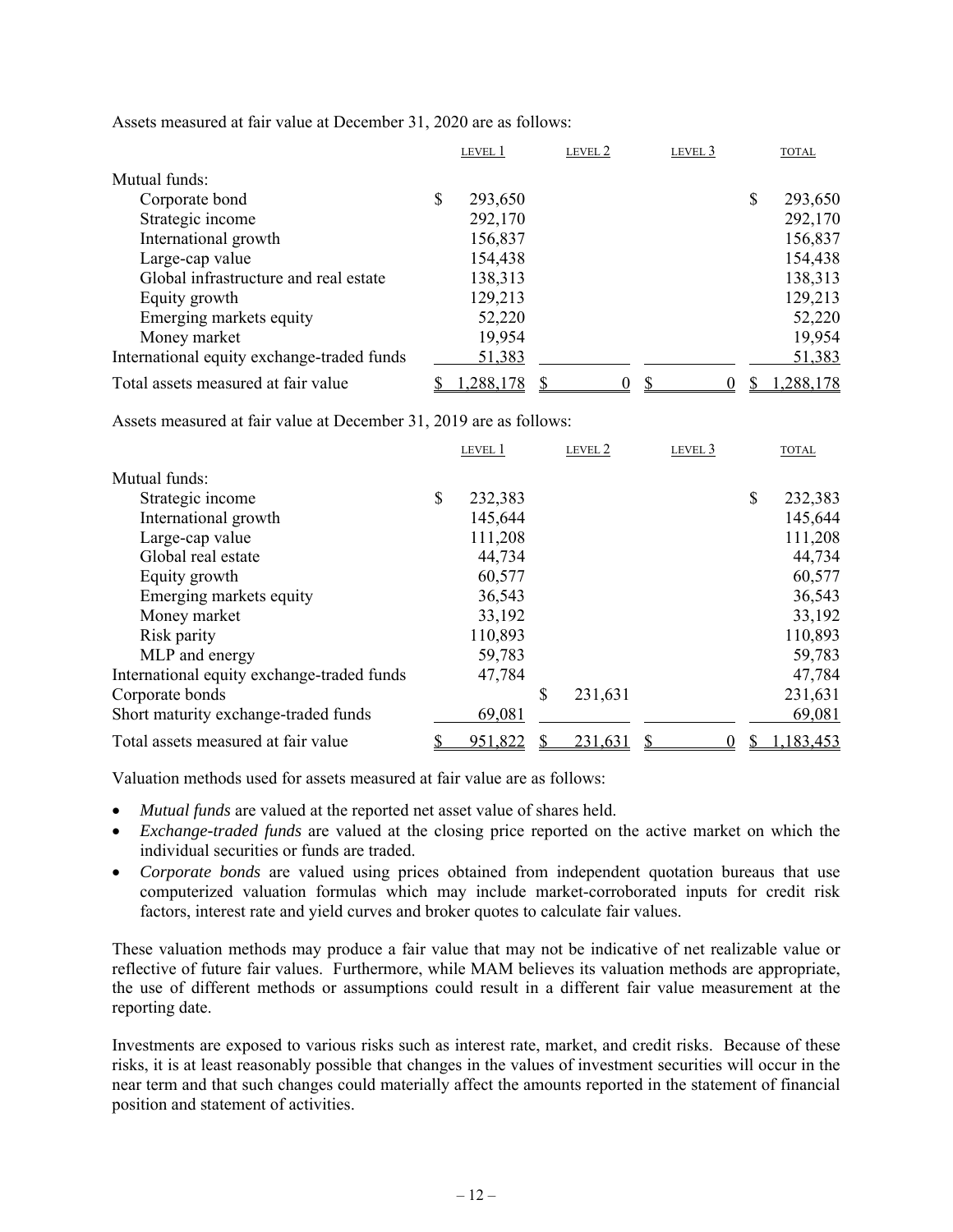#### **NOTE 6 – PROPERTY**

Property consists of the following:

|                                                     | 2020                          | 2019                     |
|-----------------------------------------------------|-------------------------------|--------------------------|
| Land and improvements<br><b>Buildings</b>           | \$<br>790,105 \$<br>6,347,355 | 790,105<br>6,347,355     |
| Equipment, furniture, and fixtures                  | 800,398                       | 645,954                  |
| Total property, at cost<br>Accumulated depreciation | 7,937,858<br>(2,521,027)      | 7,783,414<br>(2,274,064) |
| Property, net                                       | 5,416,831                     | 5,509,350                |

#### **NOTE 7 – NET ASSETS WITHOUT DONOR RESTRICTIONS**

Net assets without donor restrictions consist of the following:

|                                             | 2020                      | 2019                       |
|---------------------------------------------|---------------------------|----------------------------|
| Undesignated                                | $$3,514,553$ $$3,679,816$ |                            |
| Property, net                               | 5,416,831                 | 5,509,350                  |
| Board-designated endowment                  | 1,288,178                 | 1,183,453                  |
| Total net assets without donor restrictions |                           | $$10,219,562 \$10,372,619$ |

#### **NOTE 8 – BOARD-DESIGNATED ENDOWMENT**

The MAM Endowment Fund (the Fund) is a board-designated endowment established by the Board of Directors (the Board) for the long-term support of MAM's operations.

Changes in net assets of the board-designated endowment fund are as follows:

|                                         |   | WITHOUT DONOR<br><b>RESTRICTIONS</b> |
|-----------------------------------------|---|--------------------------------------|
| Endowment net assets, December 31, 2018 | S | 994,952                              |
| Net investment return                   |   | 188,501                              |
| Endowment net assets, December 31, 2019 |   | 1,183,453                            |
| Net investment return                   |   | 104,725                              |
| Endowment net assets, December 31, 2020 |   | 1,288,178                            |

Investment and Spending Policies

The investment goal of the Fund is the achievement of moderate capital growth in line with appropriate investment industry benchmarks, recognizing that some accommodation will be required in light of MAM's possible need from time to time to withdraw a portion of the Fund's assets. The target rate of return on the Fund's assets shall be an absolute 6%, long term, after expenses. In order to achieve this goal, the policy has a set asset allocation target of 70% equity securities, 25% fixed-income securities, and 5% cash equivalents.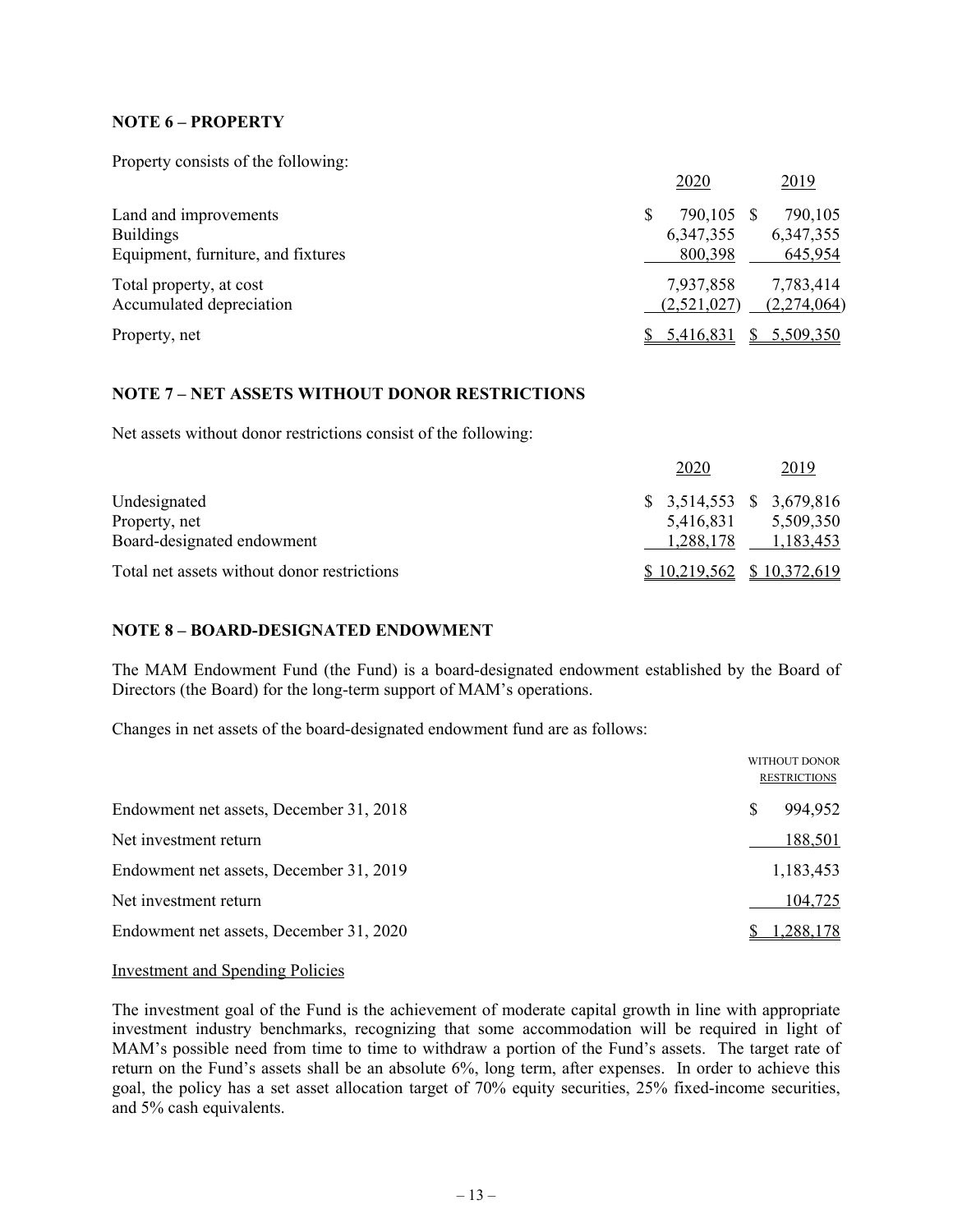Although the Fund's goal is long-term appreciation and retention of Fund assets, certain limited types of withdrawals are permitted in order to support MAM's activities and requirements. As long as the Fund's assets are less than \$1,200,000, up to 50% of prior year Fund earnings (dividends and interest only) may be withdrawn at the start of each calendar year for support of MAM's ongoing operations. The Finance Committee is authorized to change the percentage of Fund earnings that can be withdrawn annually every three years beginning January 1, 2013. The Board of MAM must approve any withdrawal in excess of the prescribed amount. When the market value of the Fund reaches \$1,200,000 or more, the Board, at the beginning of each calendar year, may authorize the withdrawal of total Fund earnings (defined as interest, dividends, realized gains/losses, unrealized gains/losses, capital gain distributions for mutual funds less investment fees) instead of the dividends and interest provided for above. The target amount of the Fund withdrawal shall be between 2% and 5% of the Fund's market value at the prior year end.

#### **NOTE 9 – NET ASSETS WITH DONOR RESTRICTIONS**

Net assets with donor restrictions are restricted as follows:

| 2020      | 2019          |
|-----------|---------------|
|           |               |
| 1,026,418 |               |
| 494,447   | -S<br>466,168 |
| 320,895   | 513,351       |
| 258,338   | 269,500       |
| 104,000   | 63,000        |
| 103,954   | 26,250        |
| 49,699    | 26,677        |
|           |               |
| 20,000    | 115,000       |
| 2,377,75  | 1,479,946     |
|           |               |

#### **NOTE 10 – IN-KIND CONTRIBUTIONS**

The majority of items sold in the MAM Resale Store are contributed by the general public. The fair value of these contributions is based on the estimated sale price of each item and is recognized in the financial statements as in-kind contributions. During 2020, MAM also received a gift of donated land, which was sold during 2020. The value of the contribution recorded was based on proceeds received on the sale, which approximates the fair value on the date of donation. In-kind contributions are as follows:

|                                   | 2020      |              | 2019      |
|-----------------------------------|-----------|--------------|-----------|
| Resale Store donated inventory    | 1,133,669 | <sup>S</sup> | 1,608,647 |
| Donated land (sold during 2020)   | 797,731   |              |           |
| Program services:                 |           |              |           |
| Clothing, hygiene and other items | 51,465    |              | 56,510    |
| Christmas Share program supplies  | 24,330    |              | 42,318    |
| Other                             | 1,122     |              | 4,757     |
| Total in-kind contributions       | 2,008,317 |              | 1,712,232 |